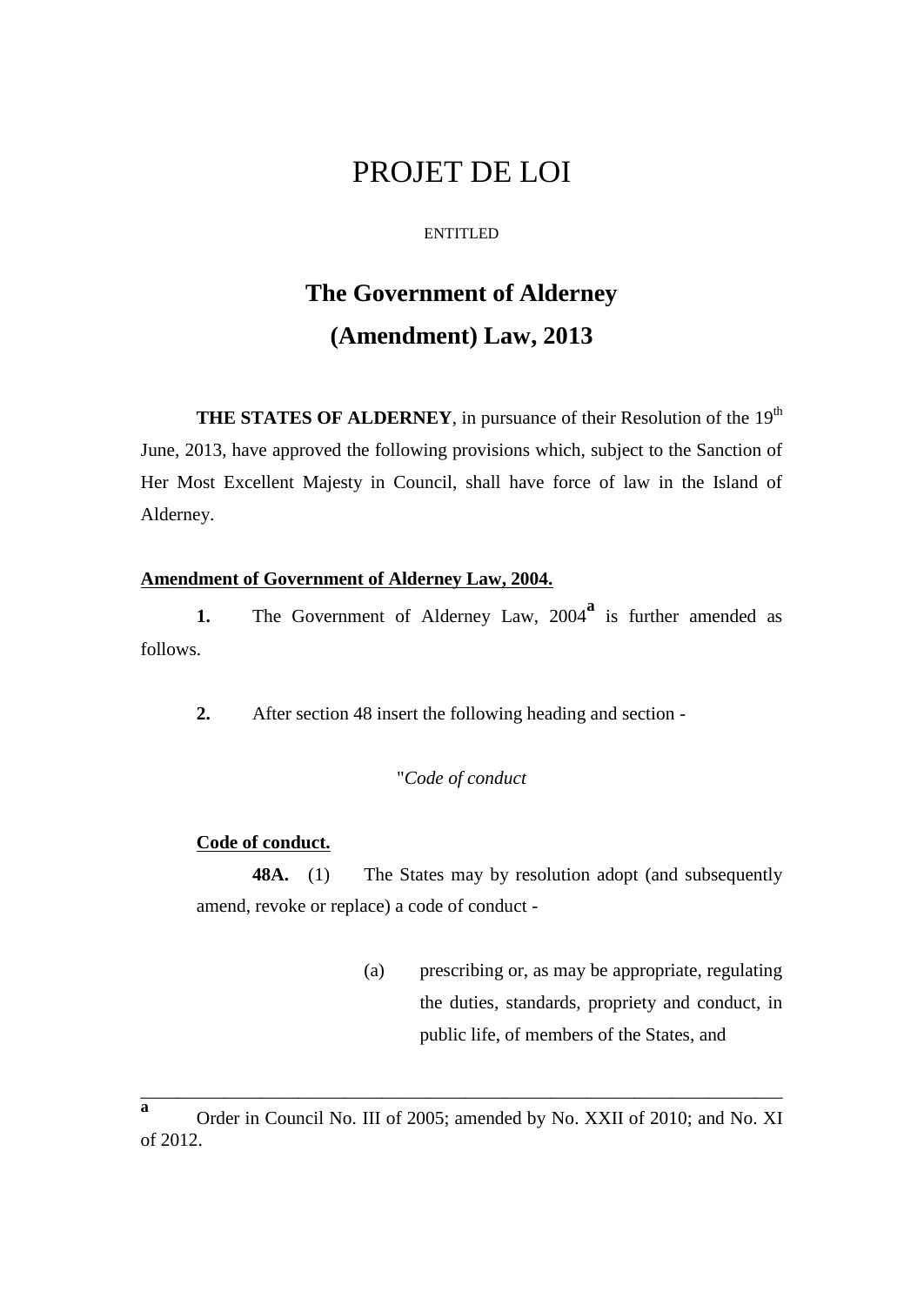(b) containing such other provision in relation to those matters as the States think fit.

(2) A code of conduct may, without limitation, make provision -

- (a) for the investigation and disposal of allegations and complaints that a member of the States -
	- (i) has failed to comply with the code, or
	- (ii) has been guilty of any breach or abuse of privilege,
- (b) for the establishment of a panel or panels to investigate such allegations and complaints, and the constitution, powers and proceedings of any such panel,
- (c) requiring any member of the States under investigation by a panel to co-operate fully with it,
- (d) without prejudice to the generality of subparagraph (b), empowering the panel to request the production of documents from any person (including the member of the States under investigation) and to request any person to appear before it,
- (e) for the sanctions to be available against an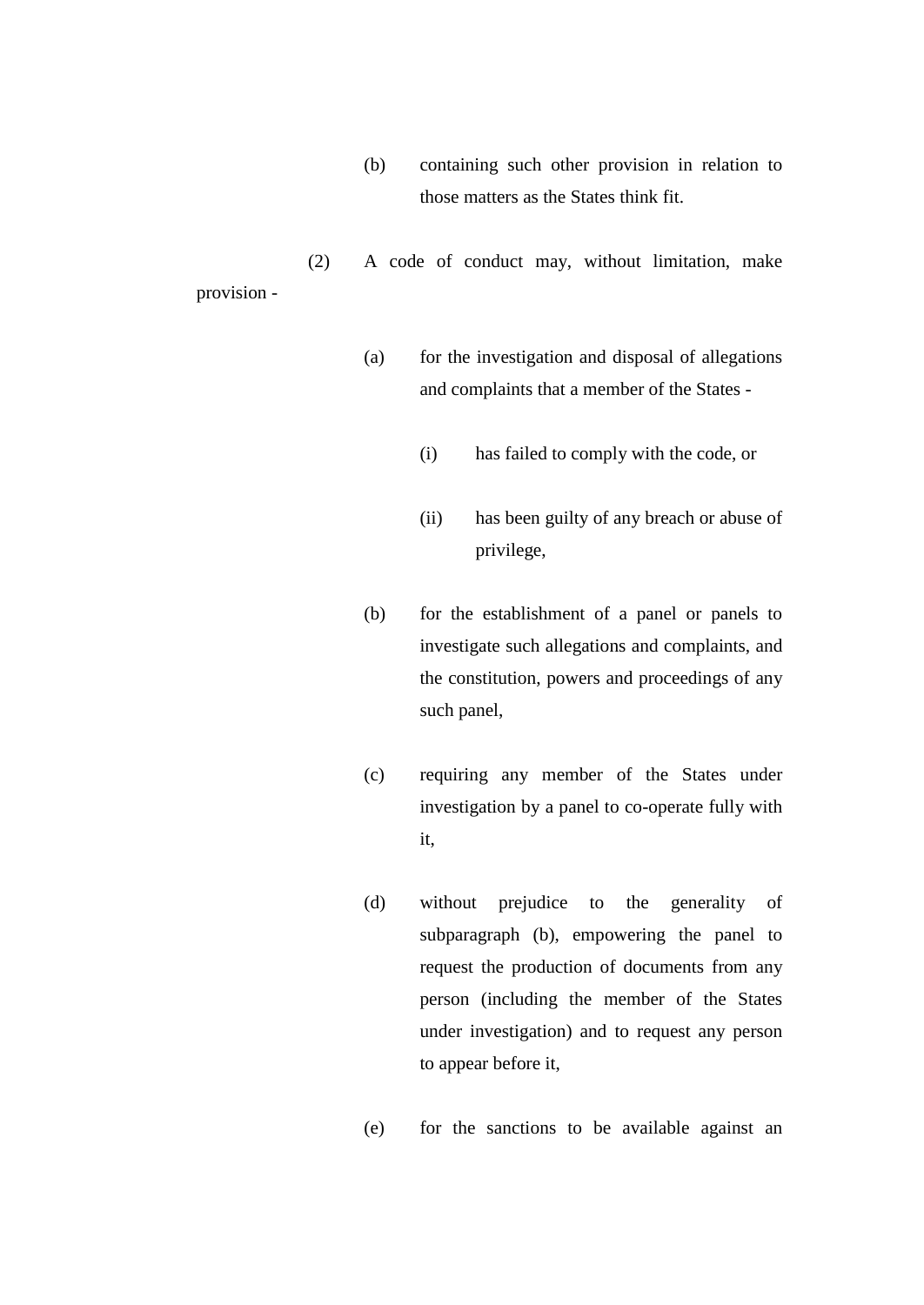offending member of the States, which may include -

- (i) a reprimand or caution, or
- (ii) suspension or expulsion (for example, by debarring him from proceedings of, or terminating his membership of, the States or any committee thereof, or by removing any of his functions in relation to such proceedings).

(3) Members of the States must comply with a code of conduct in all aspects of their public life and are bound by any decision made under it; and the code and any such decision shall have effect for the purposes  $of -$ 

- (a) this Law,
- (b) rules of procedure of the States prescribed by Resolution of the States under section 45(1), and
- (c) rules of procedure of committees of the States,

the provisions of which shall apply accordingly.

(4) Except to the extent that a code of conduct provides to the contrary, this section and any code of conduct under it apply in relation to -

(a) the President,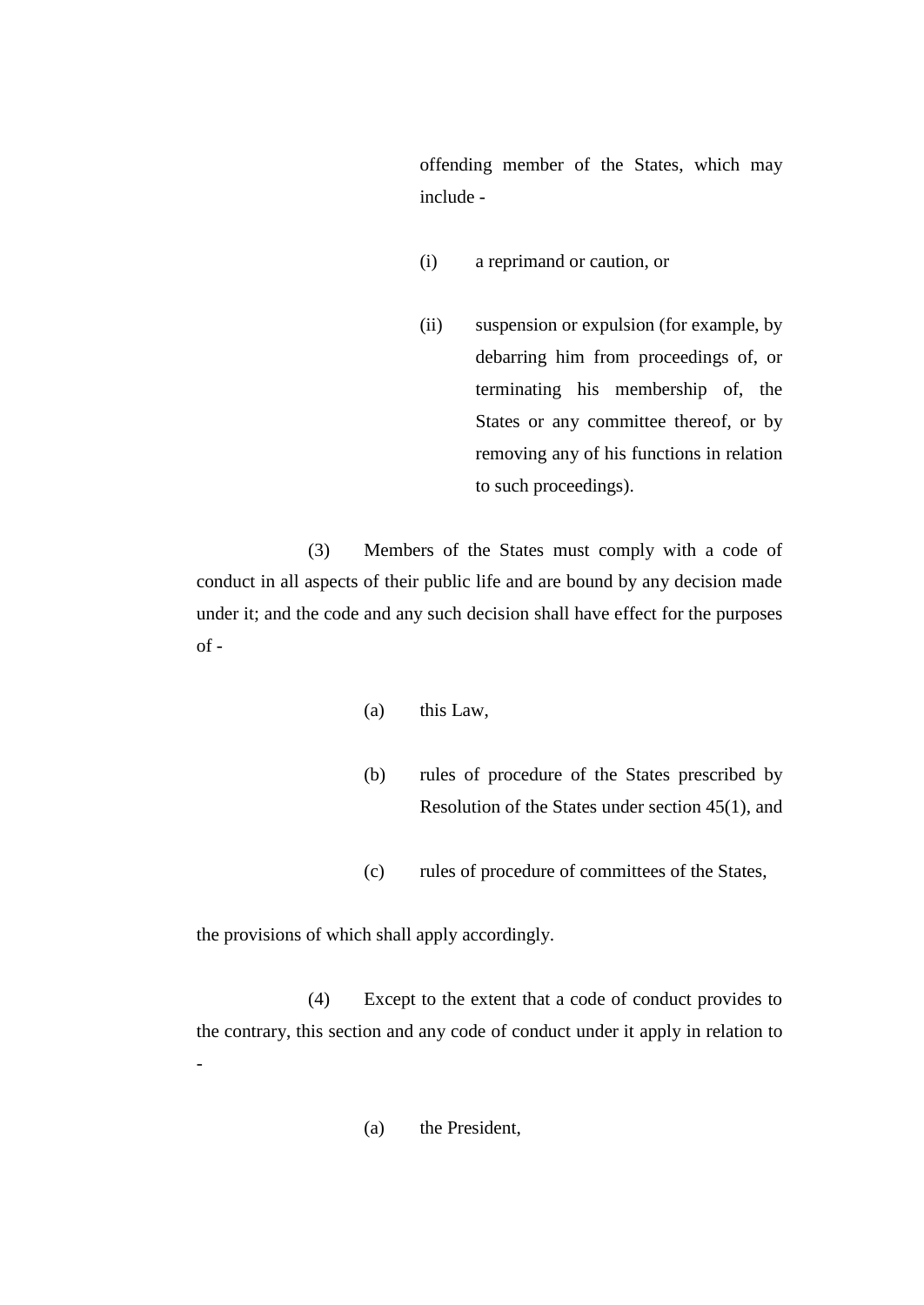- (b) a member of a committee of the States who is not also a member of the States, and
- (c) a person who has at any time been President of, or a member of, the States,

as they apply in relation to a member of the States; and references in this section and any code of conduct under it to a member of the States shall, except to the extent that the code of conduct provides to the contrary, be construed accordingly.

(5) A person attending to give evidence to or to produce any document before a panel established pursuant to this section to investigate an allegation or complaint that there has been a failure to comply with a code of conduct or a breach or abuse of privilege is entitled, in respect of any evidence given or document produced by him, to the same immunities and privileges as if he were a witness before the Court of Alderney.

- (6) The States may by Ordinance amend
	- (a) this section, and
	- (b) any other provision of this Law for the purpose of giving effect to -
		- (i) this section, as from time to time amended, and
		- (ii) any code of conduct.".